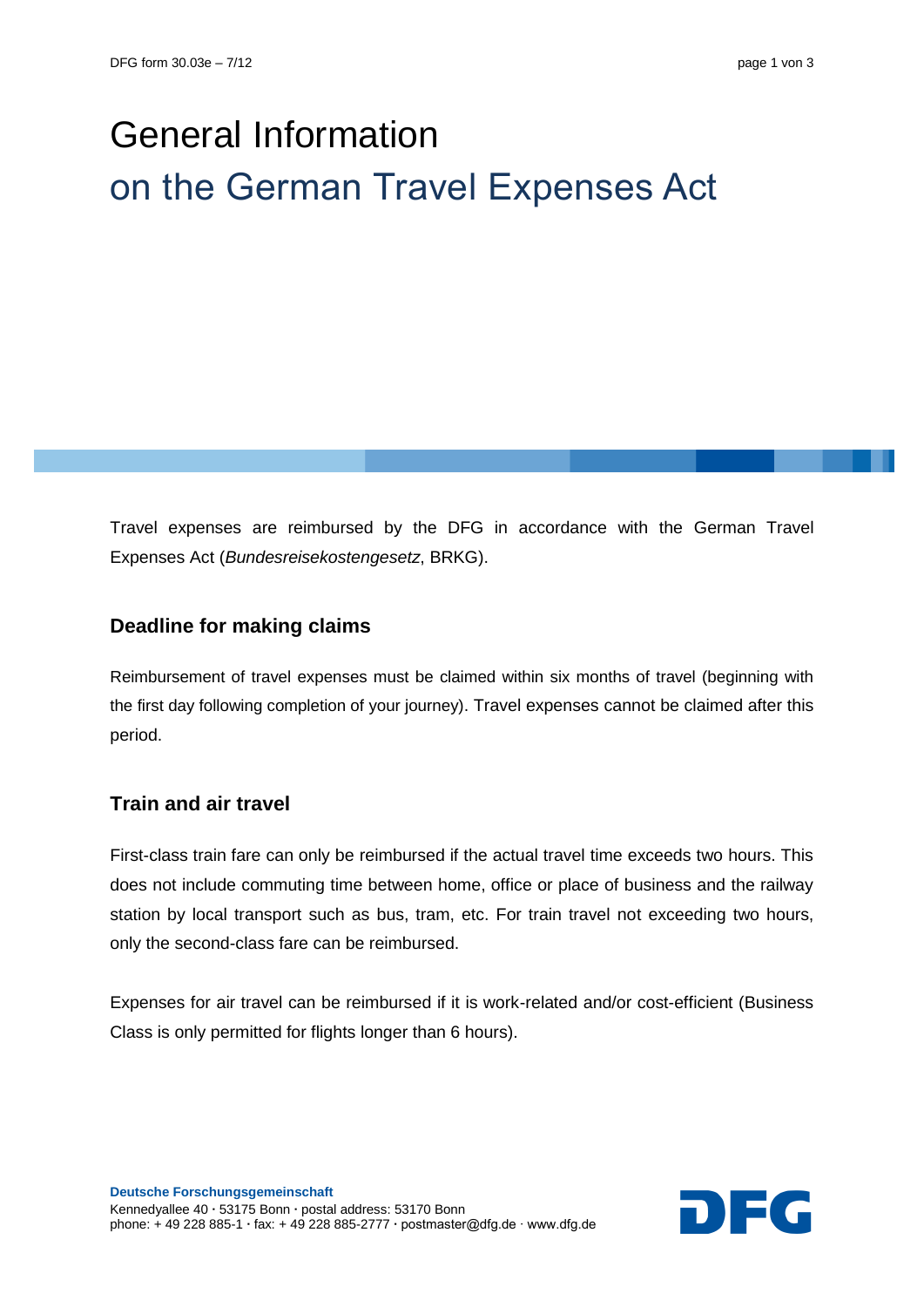#### **Car travel**

A standard rate of 20 euro cents per kilometre, up to a maximum of  $\epsilon$ 130 per complete trip, may be reimbursed, provided no free means of transport are available. This allowance is intended to cover all costs associated with car travel; reimbursement for accompanying passengers and for additional baggage cannot be granted.

The DFG is not liable for material damages in the event of damage. We recommend obtaining relevant insurance.

#### **Per diem allowance**

The per diem allowance is calculated in accordance with the provisions of the German Income Tax Act (*Einkommensteuergesetz*). The allowance is €6 for periods exceeding eight hours, €12 for periods exceeding fourteen hours and €24 for twenty-four hours. The per diem allowance will be reduced to account for meals furnished at no cost, or if meals are provided as part of the reimbursable travel, lodging or incidental expenses. A total of

- breakfast 20 percent (€ 4.80)
- lunch  $40$  percent  $(69.60)$
- dinner  $40$  percent  $(69.60)$

will be deducted from the allowance per calendar day accordingly.

## **Lodging**

A lodging allowance can only be paid if overnight accommodation is essential. A standard rate of €20 will be reimbursed if no receipts are provided.

For hotel accommodation the following applies:

Reimbursements will be made in accordance with the rates applicable in the federal hotel directory. These rates vary by city. You will be informed of the reimbursable amount in your invitation letter. Should the rate be under €64.80 (including breakfast), or stipulated in your invitation letter, no justification is required. (Please note, however, that receipts must be submitted.) Accommodation fees that exceed this amount must be approved in advance by the DFG.